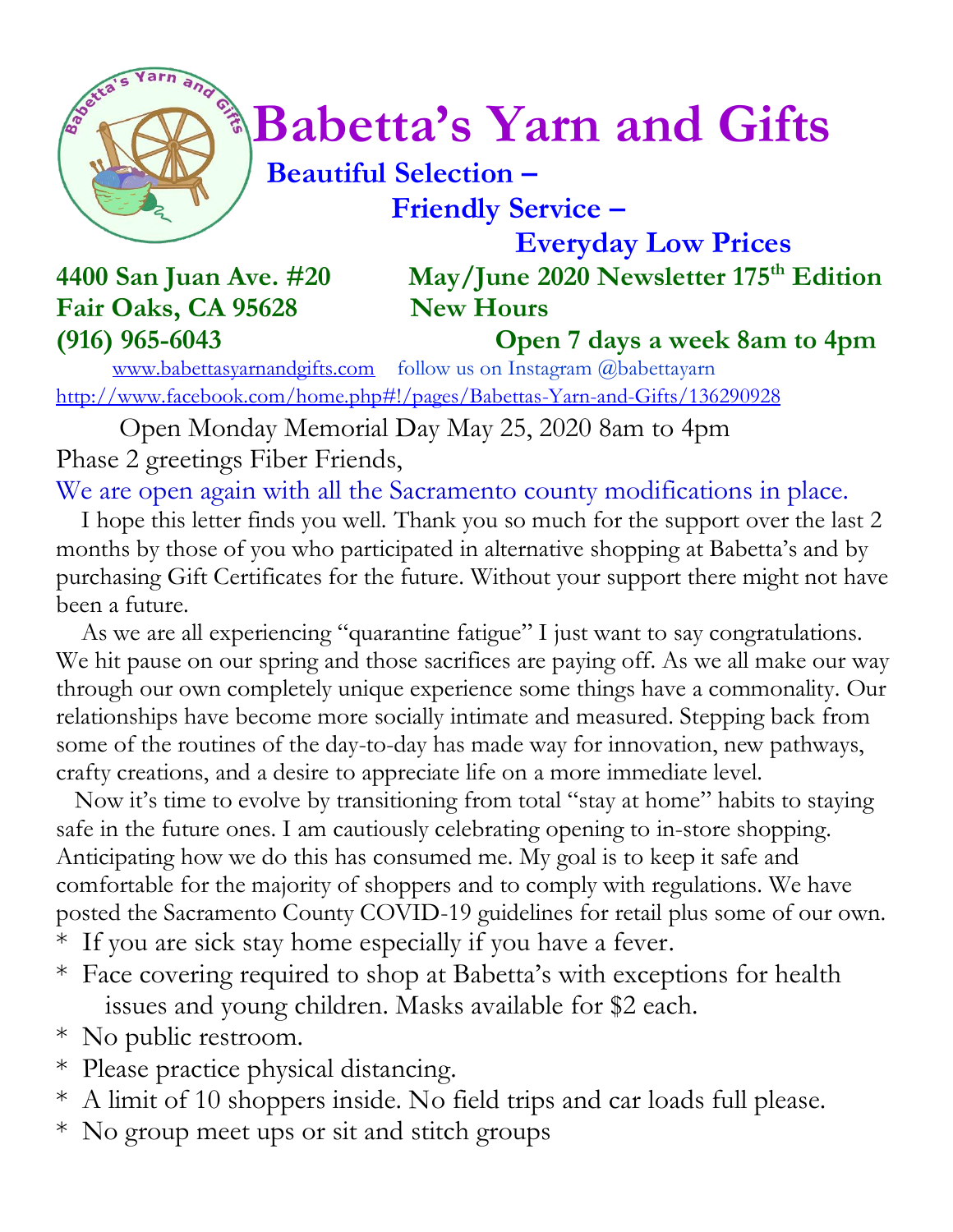\* No outside food or drinks.

\* Hand sanitizer readily available

**Curbside pickup will continue to be available.** 



 To celebrate welcoming fiber friends back into the shop and to show my gratitude I thought it would be appropriate to have a welcome back **SALE!**

 **Beginning Memorial Day Monday May 25 through Sunday May 31 from 8am to 4pm you will find select products identified throughout the shop for 20% to 50% off.**



Get ready for Casapinka's new shawl " Hug Shot" to commemorate National Hug Your Cat Day June  $4<sup>th</sup>$  and extend it to National Hug Your Pet Weekend June  $5^{\text{th}}$  through the  $7^{\text{th}}$ . I have the codes for the free pattern to be given with purchase of 2 skeins of appropriate yarn and valid to redeem on Ravelry June 5, 6, or  $7<sup>th</sup>$  only! You can purchase now and I'll give you